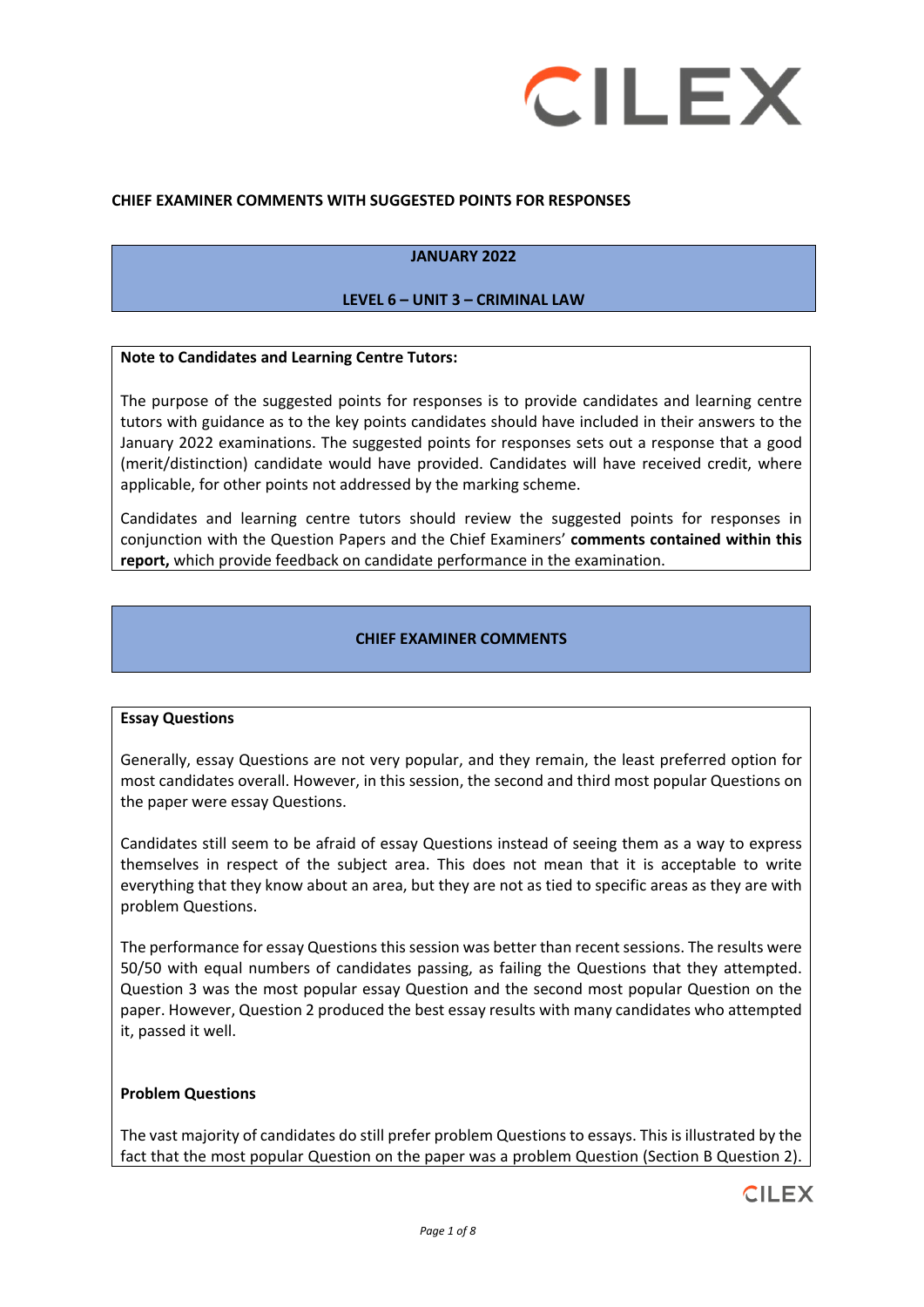The main problem with problem Questions is that candidates seem to want to speculate whether anything and everything in the Question is a reference to an offence. They are still seeing what they want to see and waste a lot of time writing an answer which isn't relevant to the Question, or they try to include too much detail in respect of peripheral matters.

Time management or understanding of what was required seemed to be a problem as some candidates failed to complete 4 Questions. Candidates would, no doubt, have passed this exam had they answered 4 Questions. The majority of candidates did manage to complete four Questions which indicates that there wasn't a problem with the amount of information required in respect of the Questions.

There was also a problem this session with a number of candidates not going into enough detail. They should know that for a 25 mark answer they have to write more than 350 words.

It cannot be reiterated enough the importance of reading the Question Paper carefully and following the instructions provided on it.

## **CANDIDATE PERFORMANCE FOR EACH QUESTIONUESTION**

## **SECTION A**

## **Question 1**

The Question set out that the answer required evaluation in respect of whether the law is confusing and unsatisfactory in relation to the defences of Insanity, Automatism and Diminished Responsibility.

A number of the candidates failed to mention one of the three defences. Others went off on a tangent discussing provocation and loss of control which were not applicable to this Question. Some just defined some or all of the defences but failed to evaluate.

The main problem was that candidates didn't seem to understand that it is the overlap between the defences which gives rise to the confusion when applying them.

# **Question 2(a)**

This was the least popular essay Question on the paper. The majority of candidates did really well and passed this part of the Question easily. They displayed relevant knowledge in relation to strict liability and, generally, evaluated the arguments for and against strict liability well.

# **2 (b)**

A number of candidates clearly attempted this Question based on their perceived knowledge of part (a), as part (b) was also not answered well. Candidates generally, did not provide enough detail or evaluation in respect of this area.

#### **Question 3**

This was the most popular essay Question and candidates seemed to understand what was expected of them.

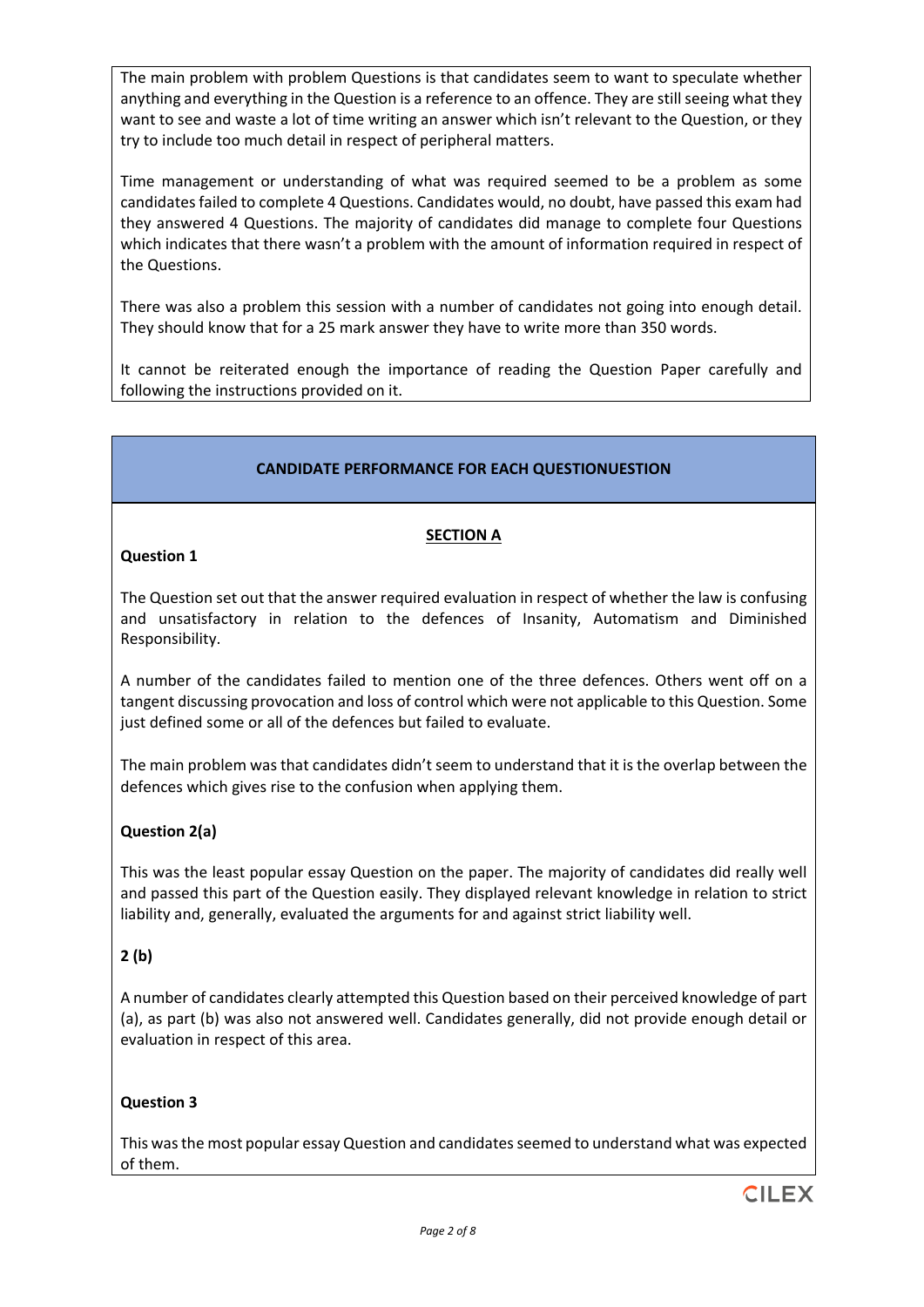However, in terms of lower performing responses, the reasons generally were:

- The duties were just defined and there was little or no evaluation;
- A number of the duties were missed out;
- The criteria for an offence by omission wasn't mentioned:
- There was no mention of when a duty ceased to exist; and
- Candidates seemed to think that setting out the duties in bullet points would be sufficient.

# **Question 4**

This Question was the second most popular essay Question .

Some candidates defined murder when there was no need. Some went into great detail about the defence of diminished responsibility – this was not asked for. Others did not mention both the subjective and the objective parts of provocation when defining it.

Some candidates confused provocation and loss of control throughout the essay and others just didn't evaluate as instructed.

## **SECTION B**

## **Question 1**

This was the least most popular problem Question on the paper. The Question was either answered very well or very poorly. Some candidates applied Fraud to parts (a) and (b), this was incorrect as both parts were concerned with theft.

# **1 (a)**

There were two main problems with this part of the Question. In respect of the overpayment of wages, a number of candidates did not apply the correct section /statute which was s5(4) Theft Act 1968. S3 Fraud Act 2006 was applied or s24 Theft Act - both of these are incorrect in relation to this scenario.

The other problem was that a number of candidates failed to apply the taking of the magazine at all.

# **1 (b)**

This has proved to be a tricky area over the years, yet performed satisfactorily this session. The issue was consent to/dishonest appropriation. Whilst some candidates were spot on others floundered badly by either applying the Fraud Act not the Theft Act or by totally missing the point.

# **Question (2)**

This Question was the most popular problem Question and the most popular overall.

A number of candidates said that the verbal abuse of Julia by Patrick was common assault. This was incorrect, and is a prime example of the need to read the Question properly. The Question says that when Patrick verbally abused Julia, she walked away from him into the kitchen, and when he tried to grab her, she pushed him away. There is no evidence or signposting of Julia apprehending immediate, unlawful violence from Patrick – so no common assault.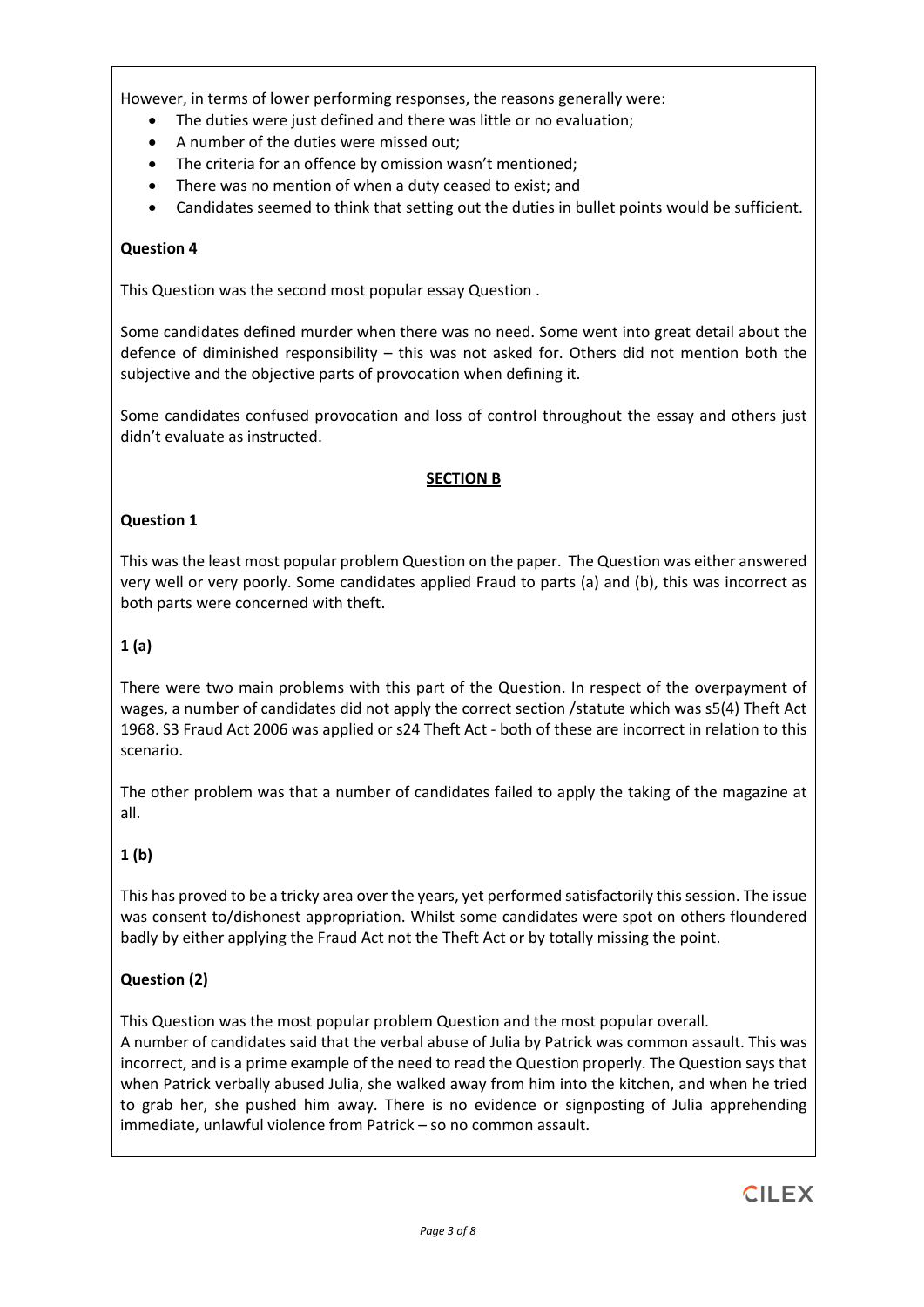Patrick then punches Julia, she falls to the floor hitting her head and dies. For this you need to work backwards from the result. Consider murder and discard as there is no direct or indirect intention. You are then left with involuntary manslaughter (UDAM). Identify the unlawful/dangerous act -the punch which would be charged as Battery s39 Criminal Justice Act 1988. Apply the rules of causation and conclude.

Then there was an assault on Tori which involved threats so would be common assault.

Finally, defences. We are told that Patrick is drunk so intoxication is relevant as is self-defence as Julia pushed Patrick and he reacted by punching her.

The main problems were that some candidates identified the punch as ABH or even GBH; candidates identified murder not UDAM based on s39, some candidates did not apply the assault on Tori, a number of candidates failed to mention self-defence as an alternative defence for Patrick.

# **Question (3)**

This was the third most popular problem Question.

One of the problems with this Question were that some candidates identified a conspiracy between Fiona and Aaron re theft of the jacket. It cannot be reiterated enough how important it is to read the Question and make sure you understand it before answering it.

There was no conspiracy as the Question says, 'without any warning, Aaron took Fiona's hand and they got up and walked towards to door'. He hadn't mentioned to her that he was going to steal the jacket so there was no conspiracy.

Some candidates identified leaving the taxi without paying as making off. This is not incorrect and is briefly mentioned in the unit specification. The offence that should have been identified and applied was obtaining services dishonestly – s11 Fraud Act 2006.

Some candidates did not mention the burglary or theft of the goods from the property. Others failed to mention that Fiona's sale of the laptop was fraud as she told Bart that the laptop wasn't stolen. The correct section/statute was s2 Fraud Act. Some candidates said this was handling which does not form part of the unit specification.

Some candidates wasted a lot of time discussing defences when the Question clearly states that they should not be considered.

There were also problems with the amount of information/words used and in some cases there was little or no application.

There was a mixed bag of answers, some were very good, some were borderline passes/fails and some were very poor.

# **Question 4**

This was the second most popular problem Question.

The main problem here was that candidates speculated that Dean was drunk when there was no mention of that in the body of Question. Do not speculate, work on the facts that you are given.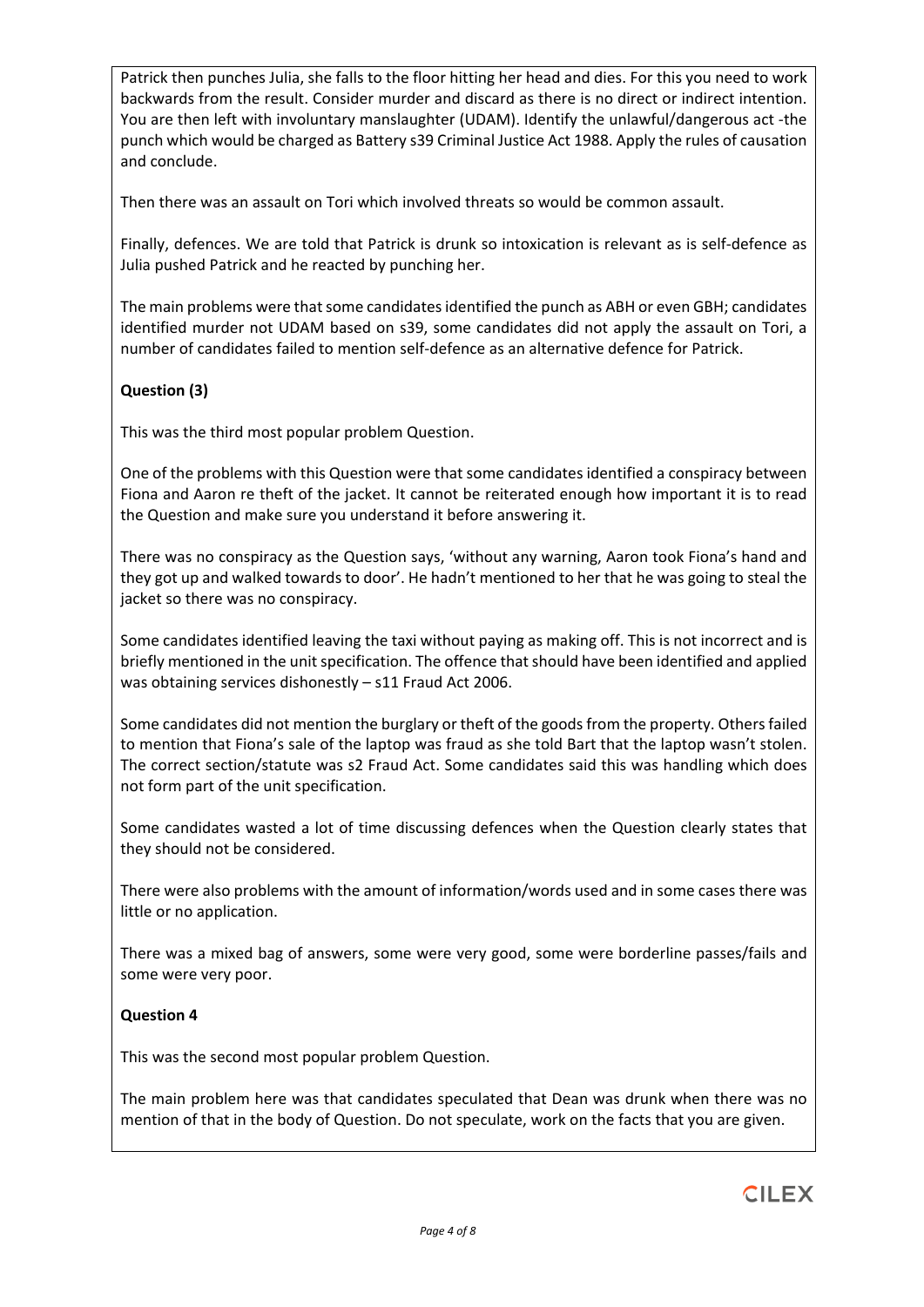There was also some confusion with the potential burglary at Valerio's flat. Some correctly identified it as attempted burglary as Dean did not enter the flat at all. Others incorrectly stated that it was a burglary even though there was no entry.

There was no consideration of the defence of consent in relation to the battery on Rob and some failed to even mention the battery on Rob.

A number of candidates mentioned possible defences that might be applicable to Valerio when the instructions clearly state that defences should be considered for Dean only. Candidates are advised to read the question thoroughly.

## **SUGGESTED POINTS FOR RESPONSE**

## **LEVEL 6 – UNIT 3 – CRIMINAL LAW**

#### **SECTION A**

| <b>Question</b><br><b>Number</b> | <b>Suggested Points for Responses</b>                                          | <b>Max</b><br><b>Marks</b> |
|----------------------------------|--------------------------------------------------------------------------------|----------------------------|
| $\mathbf{1}$                     | Responses should include:                                                      | 25                         |
|                                  | An explanation of general defences relating to mental capacity                 |                            |
|                                  | and the outcomes if pleaded successfully                                       |                            |
|                                  | A definition of the general defences affecting the MR<br>$\bullet$             |                            |
|                                  | An explanation of why the law is confusing                                     |                            |
|                                  | Responses could include:                                                       |                            |
|                                  | The ability to decipher the defences and the points that                       |                            |
|                                  | differentiate them from each other                                             |                            |
|                                  | Additional relevant case law                                                   |                            |
|                                  | <b>Question 1 Total:</b>                                                       | 25 marks                   |
| 2(a)                             | Responses should include:                                                      | 15                         |
|                                  | Identification that strict liability offence can be common law or<br>$\bullet$ |                            |
|                                  | statutory offences                                                             |                            |
|                                  | Discussion of the presumption of MR in statutory offences<br>٠                 |                            |
|                                  |                                                                                |                            |
|                                  | Arguments to support strict liability<br>$\bullet$                             |                            |
|                                  | Arguments against strict liability                                             |                            |
|                                  | Responses could include:                                                       |                            |
|                                  | Additional case law to support the points discussed                            |                            |
|                                  | A detailed academic critique of strict liability offences                      |                            |
| 2(b)                             | Responses should include:                                                      | 10                         |
|                                  | Discussion of the doctrine of transferred malice                               |                            |
|                                  |                                                                                |                            |
|                                  | Explanation of the operation of the doctrine of transferred<br>malice          |                            |
|                                  |                                                                                |                            |
|                                  | Correct application of caselaw                                                 |                            |
|                                  | Responses could include:                                                       |                            |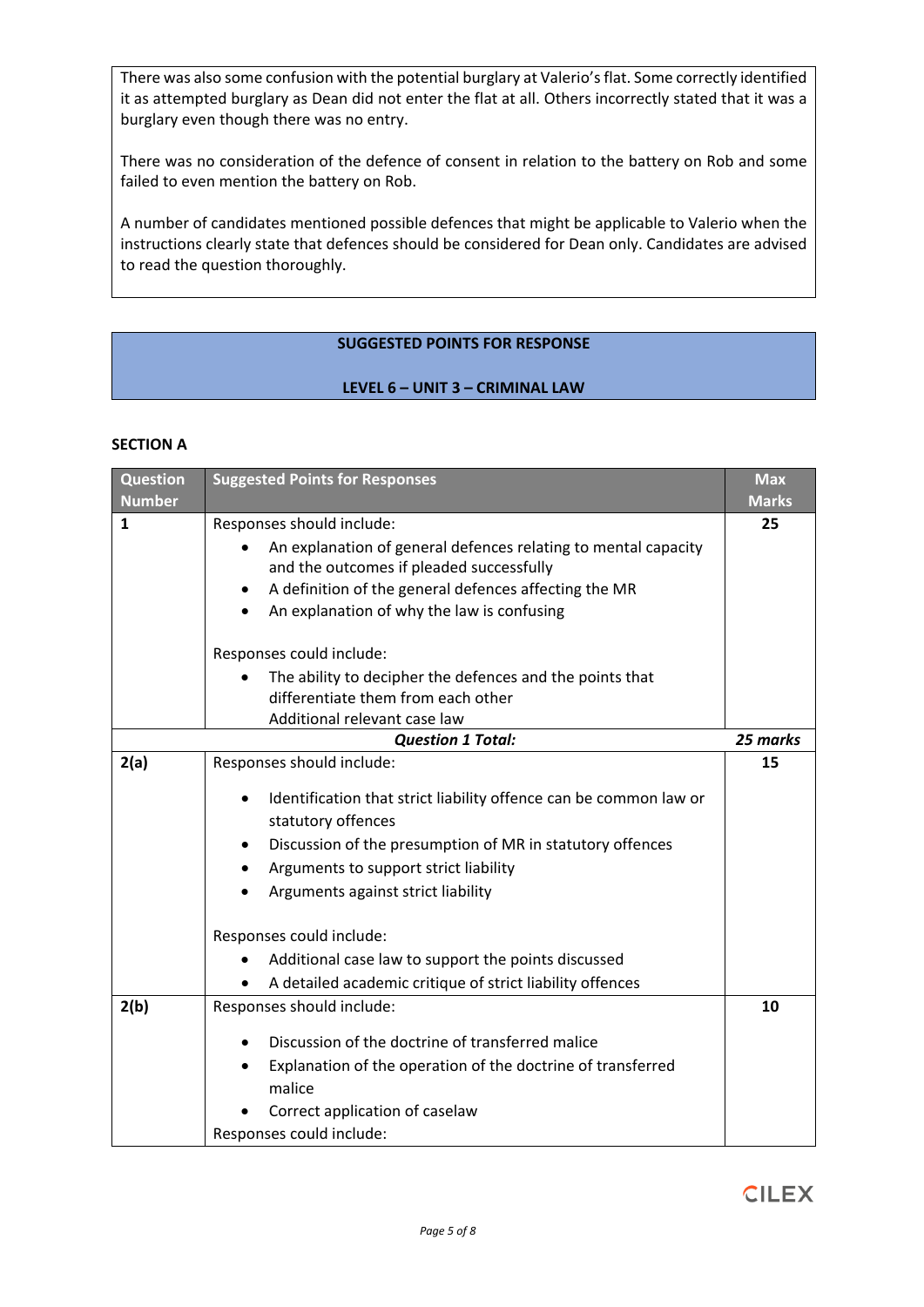|   | Precise and well structured answers which explore the question<br>$\bullet$                                            |          |
|---|------------------------------------------------------------------------------------------------------------------------|----------|
|   | in greater depth                                                                                                       |          |
|   | <b>Question 2 Total:</b>                                                                                               | 25 marks |
| 3 | Responses should include:                                                                                              | 25       |
|   | Identification that a failure to act is related to the AR of a crime                                                   |          |
|   | Most crimes require a positive act, liability for a failure to act is<br>$\bullet$<br>an exception to the general rule |          |
|   | There is no general duty to act<br>$\bullet$                                                                           |          |
|   | The two requirements for a crime to be committed by omission                                                           |          |
|   | Discussion of the situations when a statutory duty to act may<br>arise                                                 |          |
|   | Discussion of the situations when a contractual duty or a duty<br>based on office may arise                            |          |
|   | Discussion of the situations when a common law duty to act<br>may arise                                                |          |
|   | Discussion of the situations when a duty to act may cease                                                              |          |
|   | Responses could include:                                                                                               |          |
|   | A detailed critique of whether there should be a general duty to<br>act                                                |          |
|   | Additional caselaw to support points discussed                                                                         |          |
|   | <b>Question 3 Total:</b>                                                                                               | 25 marks |
| 4 | Responses should include:                                                                                              | 25       |
|   | Background knowledge - Provocation repealed by Loss of<br>$\bullet$<br>Control under C&JA 2009                         |          |
|   | Definition of old law - Provocation                                                                                    |          |
|   | Definition of new law Loss of Control                                                                                  |          |
|   | Intention of reforms<br>$\bullet$                                                                                      |          |
|   | Requirements under Loss of Control                                                                                     |          |
|   | Responses could include:                                                                                               |          |
|   | Exhibit comprehensive knowledge and understanding of the old                                                           |          |
|   | and new law providing authority from statute and case law                                                              |          |
|   | <b>Question 4 Total:</b>                                                                                               | 25 marks |

# **SECTION B**

| Question      | <b>Suggested Points for Responses</b>                                                                                                                                                                                                         | <b>Max</b>   |
|---------------|-----------------------------------------------------------------------------------------------------------------------------------------------------------------------------------------------------------------------------------------------|--------------|
| <b>Number</b> |                                                                                                                                                                                                                                               | <b>Marks</b> |
| 1(a)          | Responses should include:<br>Discussion of Theft Act 1968 offences in particular s6(1), s5(4),<br>٠<br>$s3(1)$ and $s2$ - Sophie's offences<br>Identify and define offence/s<br>$\bullet$<br>Application of above areas to facts<br>$\bullet$ | 13           |
|               | Responses could include:<br>A detailed discussion on the identified relevant parts of the Act,<br>$\bullet$<br>drilling down to form a sound decision                                                                                         |              |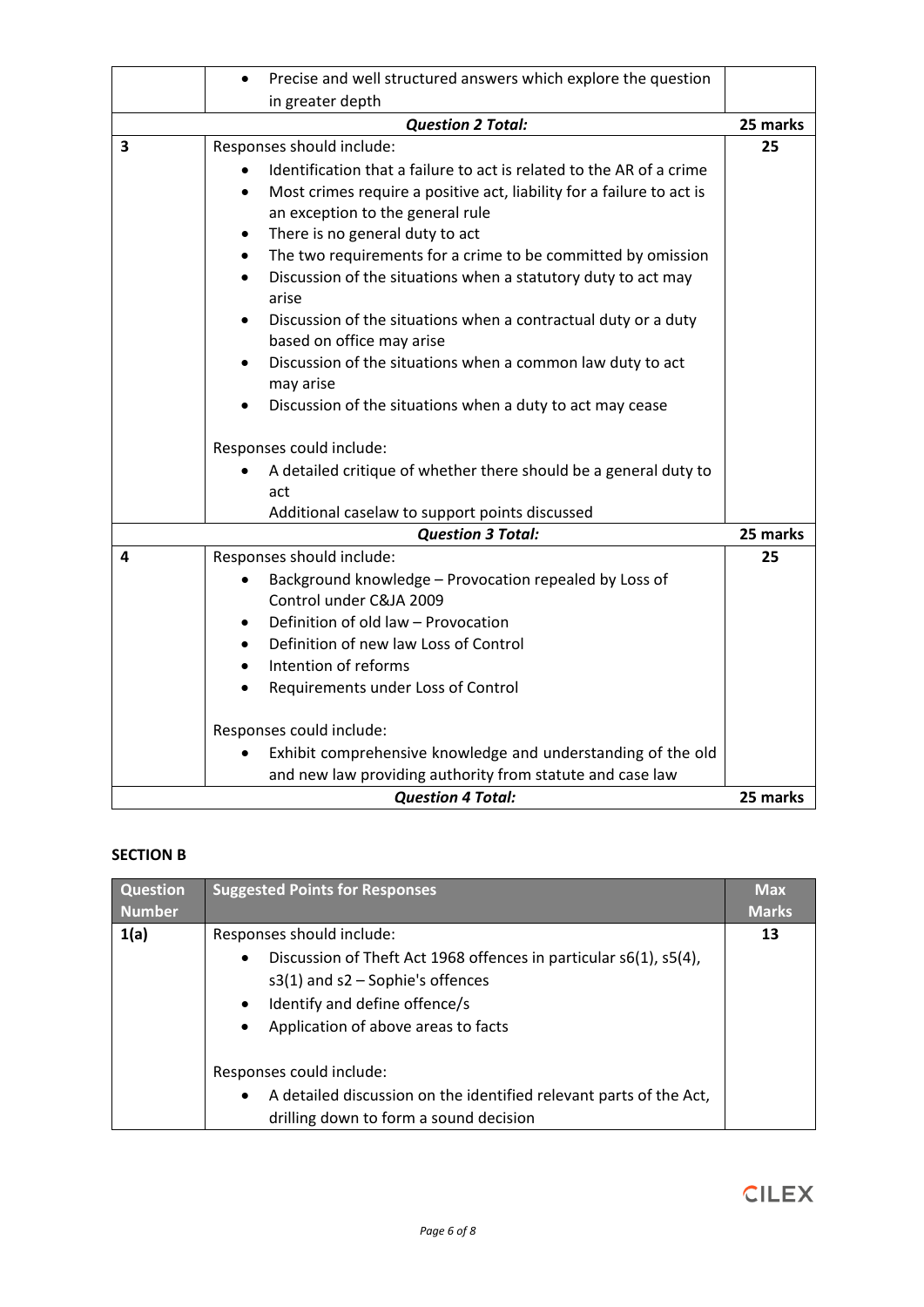| 1(b)           | Responses should include:                                                      | 12       |
|----------------|--------------------------------------------------------------------------------|----------|
|                | Discussion of Theft Act 1968 offences in particular s6(1), s3(1)               |          |
|                | and s2 - Niall's offences                                                      |          |
|                | Identify and define offence/s                                                  |          |
|                | Application of above areas to facts                                            |          |
|                | Responses could include:                                                       |          |
|                |                                                                                |          |
|                | A comprehensive discussion of dishonesty and the principles of                 |          |
|                | appropriation of a valid gift                                                  |          |
|                |                                                                                |          |
|                | <b>Question 1 Total:</b>                                                       | 25 marks |
| $\overline{2}$ | Responses should include:                                                      | 25       |
|                | Discussion and definition of common assault AND battery s39                    |          |
|                | Criminal Justice Act 1988 - Initial battery on Julia and assault on            |          |
|                | Tori both by Patrick                                                           |          |
|                | Discussion of involuntary manslaughter, to include a discussion<br>٠           |          |
|                | about causation. Base act for involuntary manslaughter is                      |          |
|                |                                                                                |          |
|                | battery. - Death of Julia                                                      |          |
|                | Discussion of intoxication and self defence as potential defences<br>$\bullet$ |          |
|                | - re all assaults carried out by Patrick.                                      |          |
|                | Application of above areas to the facts<br>$\bullet$                           |          |
|                | A considered response which clearly addresses the purpose of                   |          |
|                | the question                                                                   |          |
|                |                                                                                |          |
|                | Responses could include:                                                       |          |
|                | Additional relevant case law illustrating principles outlined above            |          |
|                | <b>Question 2 Total:</b>                                                       | 25 marks |
| 3              | Responses should include:                                                      | 25       |
|                | A detailed discussion and definition of s's 1 to 6 of the Theft Act            |          |
|                | 1968 - Jacket and house                                                        |          |
|                | A detailed discussion and definition of s9(1)(a) and 9(1)(b) Theft             |          |
|                | Act 1968 - house                                                               |          |
|                | A detailed discussion and definition of s2 and s11 of the Fraud                |          |
|                | Act 2006 - taxi and sale of laptop and Ipad                                    |          |
|                | A considered response which clearly addresses the purpose of                   |          |
|                | the question                                                                   |          |
|                |                                                                                |          |
|                | Responses could include:                                                       |          |
|                |                                                                                |          |
|                | Making off without payment s3 Theft Act 1978                                   |          |
|                | <b>Question 3 Total:</b>                                                       | 25 marks |
| 4              | Responses should include:                                                      | 25       |
|                | Discussion and definition of common battery s39 Criminal                       |          |
|                | Justice Act 1988 - assault on Rob                                              |          |
|                | Discussion of the defence of consent and whether it is                         |          |
|                | applicable - assault on Rob                                                    |          |
|                | Discussion of s1(1) Criminal Attempts Act 1981 (CAA) -                         |          |
|                | attempted burglary of Valeri's flat. No defence applicable                     |          |
|                |                                                                                |          |
|                |                                                                                |          |